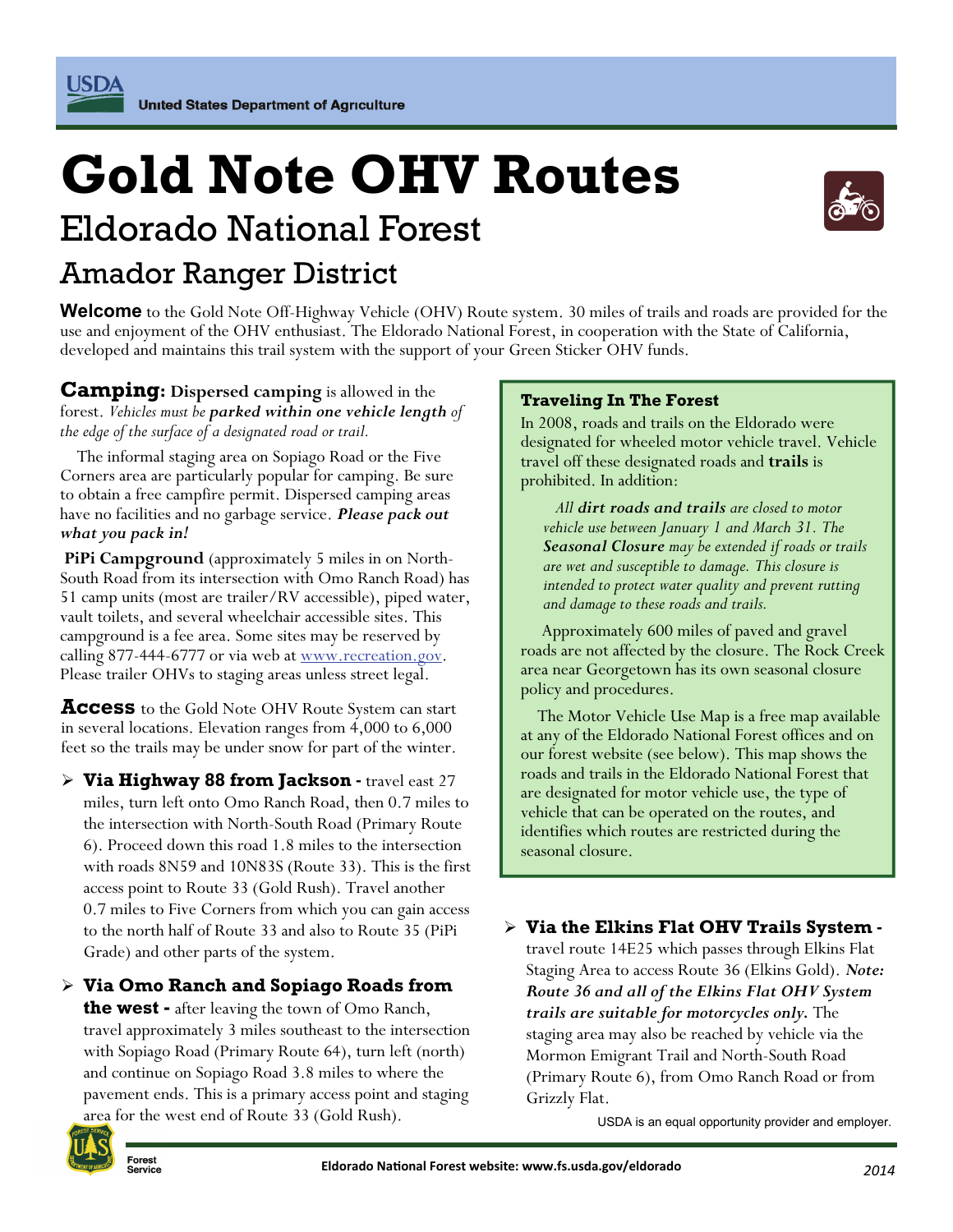#### **Route Descriptions**

This recreation opportunity guide (ROG) is designed to display the primary riding opportunities for this area and does not show all the system roads. Only the routes on this ROG and the MVR map are open for riding. Although nonsystem routes exist in the area, they are not open for use. (Note: not all of the non-system routes have been signed or physically closed). The riding season is generally from May to October depending on the weather.

| <b>Routes</b><br>(See back page) | <b>Distance</b><br>(Miles) | <b>Difficulty</b> |             |             | <b>Quad Map</b>  |
|----------------------------------|----------------------------|-------------------|-------------|-------------|------------------|
|                                  |                            | <b>Easiest</b>    | <b>More</b> | <b>Most</b> | <b>Reference</b> |
| Route 33 - Gold Rush             | 18.2                       |                   | Χ           |             | Omo/Caldor       |
| Route 34 - Hard Rock             | 0.75                       |                   | χ           |             | Omo Ranch        |
| Route 40 - Red Gold              | 0.5                        |                   |             |             | Caldor           |
| Route 35 - PiPi Grade            | 5.8                        | Χ                 |             |             | Caldor           |
| <b>Route 36 - Elkins Gold</b>    | 5.2                        |                   |             | Χ           | Caldor           |

#### **Route 33 - Gold Rush**

This loop follows narrow manzanita lined trails, and also offers scenic ridgetop views. The route is made up of varying-width trails and existing forest roads. The north leg of the route follows Gold Note Ridge, while a portion of the south leg parallels Sopiago Creek. Please access Route 33 at designated trails and roads only.

#### **Route 34 - Hard Rock (motorcycles only)**

This trail is a shortcut connection between the north and south legs of the west end of Route 33 and offers a short hill climb to the top of the ridge.

#### **Route 40 - Red Gold Mine (motorcycles only)**

This trail is also a shortcut connecting the north and south legs of Route 33. It nearly cuts the trail in half, providing for a much shorter loop.

#### **Route 35 - PiPi Grade**

This loop trail is an excellent route for beginning riders. The route is almost entirely on existing forest roads with only two short sections of trail.

#### **Route 36 - Elkins Gold (motorcycles only)**

This trail connects the Gold Note OHV Trail System and the Elkins Flat OHV Trail System on the Placerville Ranger District and is easily accessible from PiPi Campground. *Note: Due to its steep narrow trail sections, it is rated Most Difficult and is suitable to motorcycles only.* 

#### **Keep in Mind**

Other users such as hikers, mountain bikers and equestrians, utilize this trail system. Please be considerate of these other users.

 Traffic flows in both directions on roads and trails. Watch for other vehicles! Always keep to the right, be cautious and travel at a prudent speed.

 Portions of this trail system border and travel through private property. Please respect the rights of private property owners by staying on designated routes at all times.

### **OHV Regulations**

*All California State laws that apply to the operation of motor vehicles and OHVs apply to OHV use on National Forest lands.* The following is only a partial list of OHV regulations.

- **Age Restrictions** ATV safety certificates are required for riders under 18 years old. Children under 14 years of age must be supervised by a licensed parent, guardian, or authorized adult. when operating an OHV.
- **Driver's License -** If your driver's license is suspended or revoked you cannot operate any motor vehicle on public roads, trails, or lands.
- **Helmet** You must have a Department of Transportation approved safety helmet if you are operating an all-terrain vehicle (ATV). Operators of a motorcycle must wear a helmet when operating on a highway.
- **Out-of-State Visitor** The California Department of Motor Vehicles issues a temporary OHV registration to out of state visitors.
- **Passenger** You cannot carry a passenger on an ATV. However, an ATV, factory designed for a passenger, can carry a single passenger.
- **Registration** California residents must have a current highway license plate or OHV registration (green or red sticker) for all vehicles.
- **Spark Arrester** Your OHV vehicle must have an approved spark arrestor in good working condition.